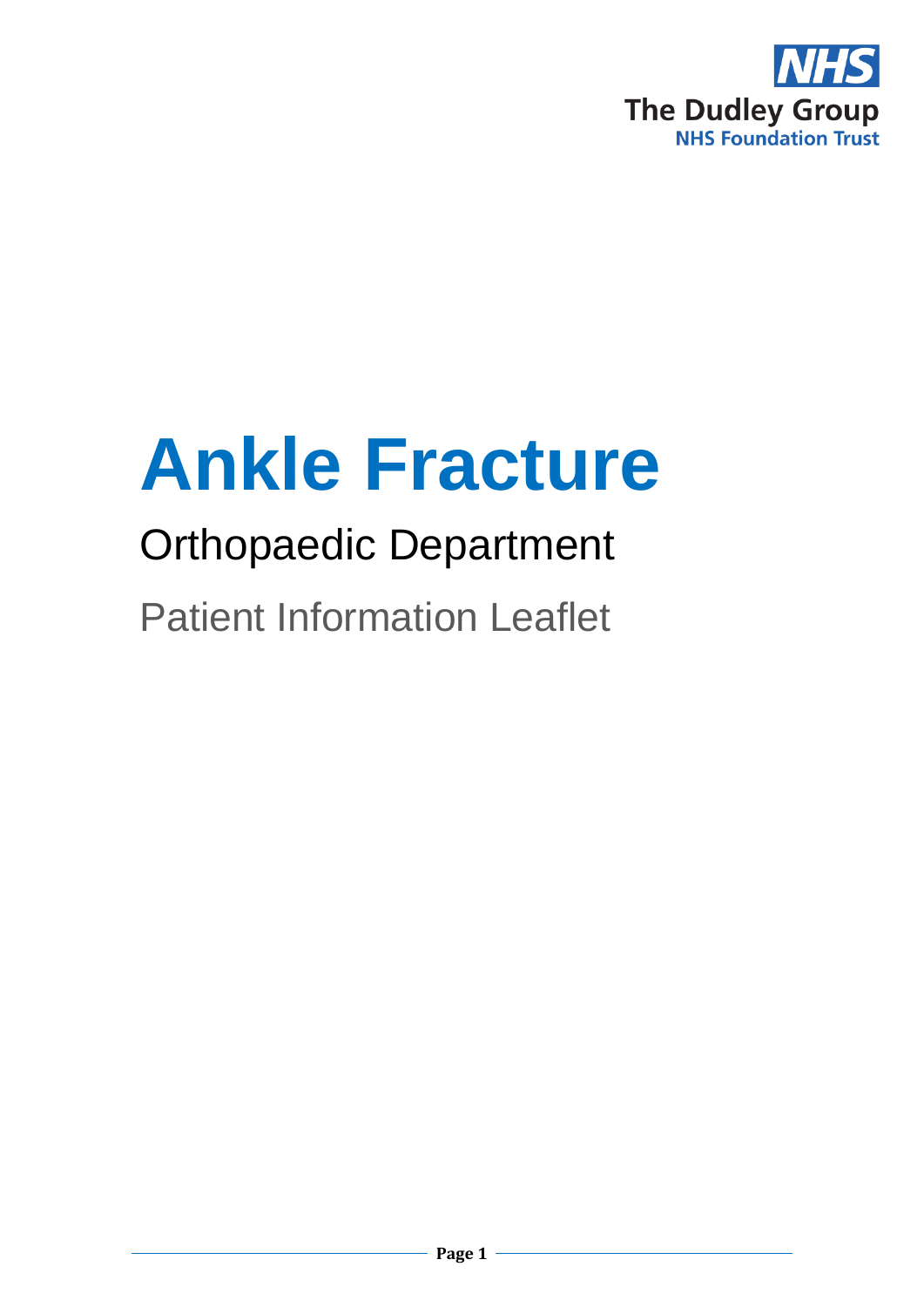# **Ankle fracture**

Welcome to the Dudley Group NHS Foundation Trust. This leaflet will provide you with information regarding the diagnosis and treatment of ankle fractures and it will provide information about exercises once a cast is removed.

### **Introduction**

A fracture is the same as a break.

The ankle is a joint involving a bone in the foot (talus) and the two long bones of the lower legs (tibia and fibula).

Ankle fractures are common injuries. An ankle fracture is a break of one or more of these bones. There may be ligaments damaged as well.

The usual cause of an ankle fracture is an injury caused by a fall, twist or a direct impact.

# **How will I know I have fractured/broken my ankle?**

The injuries may not be obvious and every ankle injury should be evaluated by a clinician.

The common symptoms following an ankle fracture are:

- Pain straight after an injury
- Swelling, mostly over the injured area
- Bruising
- Inability to weight bear
- Deformity the ankle may look out of place

#### **What treatment will I receive?**

You will be seen by a Doctor or Nurse in the Emergency Department, who will examine your ankle and order an X-ray to confirm that there is a break.

The subsequent treatment will depend on the type of fracture, number of bones broken, if the fracture is out of place or not and your general condition. If your ankle is out of place, then it will need realigning by a reduction procedure.

In general, there are two types of treatment: conservative (non operative) management and surgery (operative).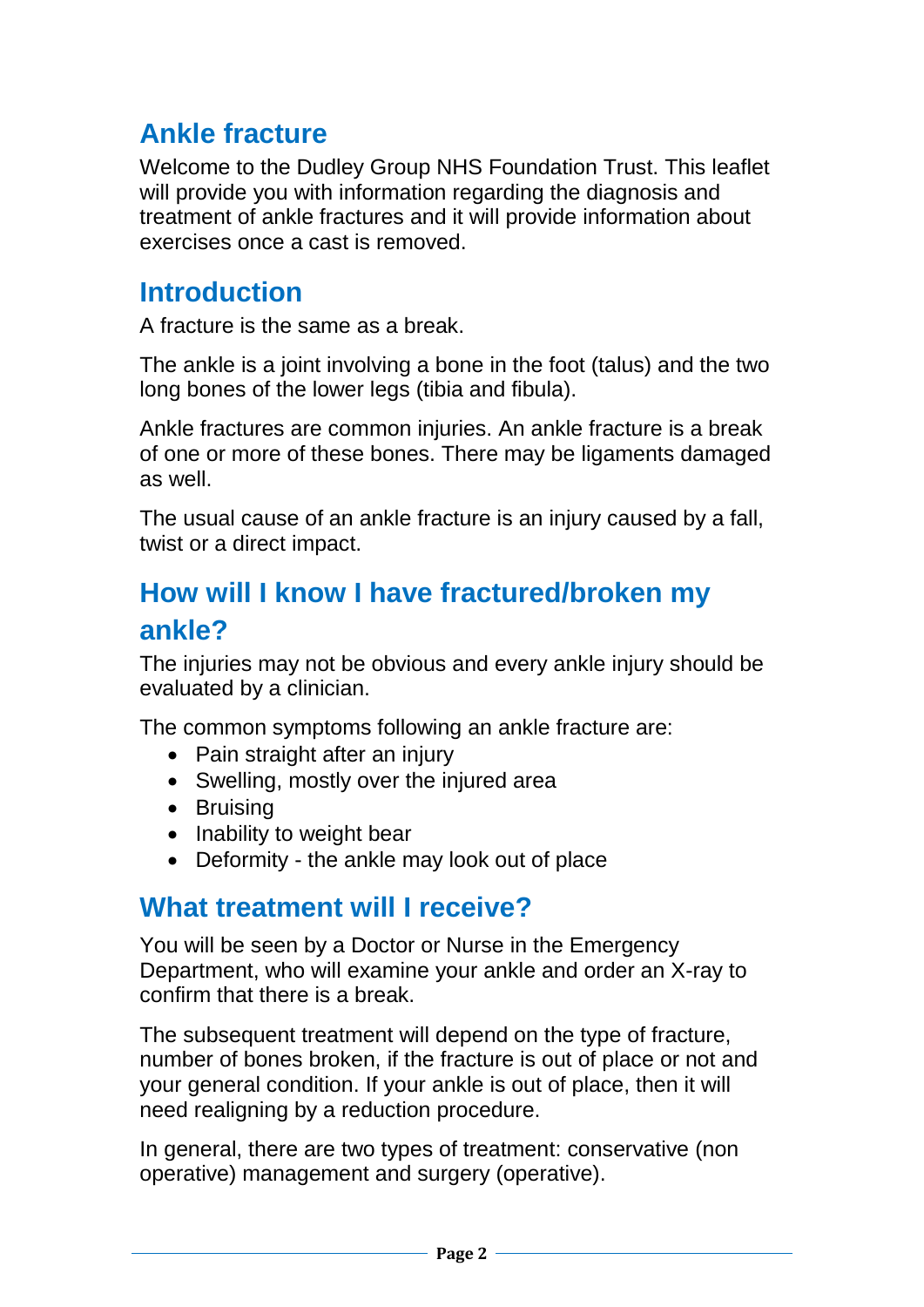### **Conservative management**

If the fracture is stable and is aligned in its original position, you may be treated with a plaster cast below the knee or simply with a special walking boot. You may be asked to avoid weight bearing on the injured foot for the first few weeks, but in many cases, weight bearing as tolerated is allowed. You will be given crutches or a walking frame for walking around with.

The duration of the plaster or boot will depend on how well your bones heal.

#### **Surgery**

If the fracture is unstable or out of position, surgery may be required to fix the bones together with plates and screws. The Doctor will explain this to you in detail.

Sometimes the operation may be delayed to allow the swelling to subside. If so, you should keep your injured leg elevated to help reducing the swelling. Your lower leg will be in a plaster after surgery. You may be able to go home on the day of surgery, sometimes you will need to be in hospital for a few days.

# **Preparing for surgery**

Prior to the surgery, the doctor may manipulate your injured ankle under anaesthesia to put it into a better alignment. This will help to reduce the swelling and pain, and most importantly decrease the likelihood of future complications.

Your injured leg will be elevated and ice may be applied to reduce the pain and swelling.

The anaesthetist will talk to you about your anaesthetic during the operation and the doctor will explain the surgery to you.

# **What are the risks of surgery?**

With any operation there are risks. There are some possible complications you should be aware of if your ankle requires an operation:

- Anaesthetic complications; your anaesthetist will be able to discuss the possible complications
- Bleeding during or after surgery
- Poor wound healing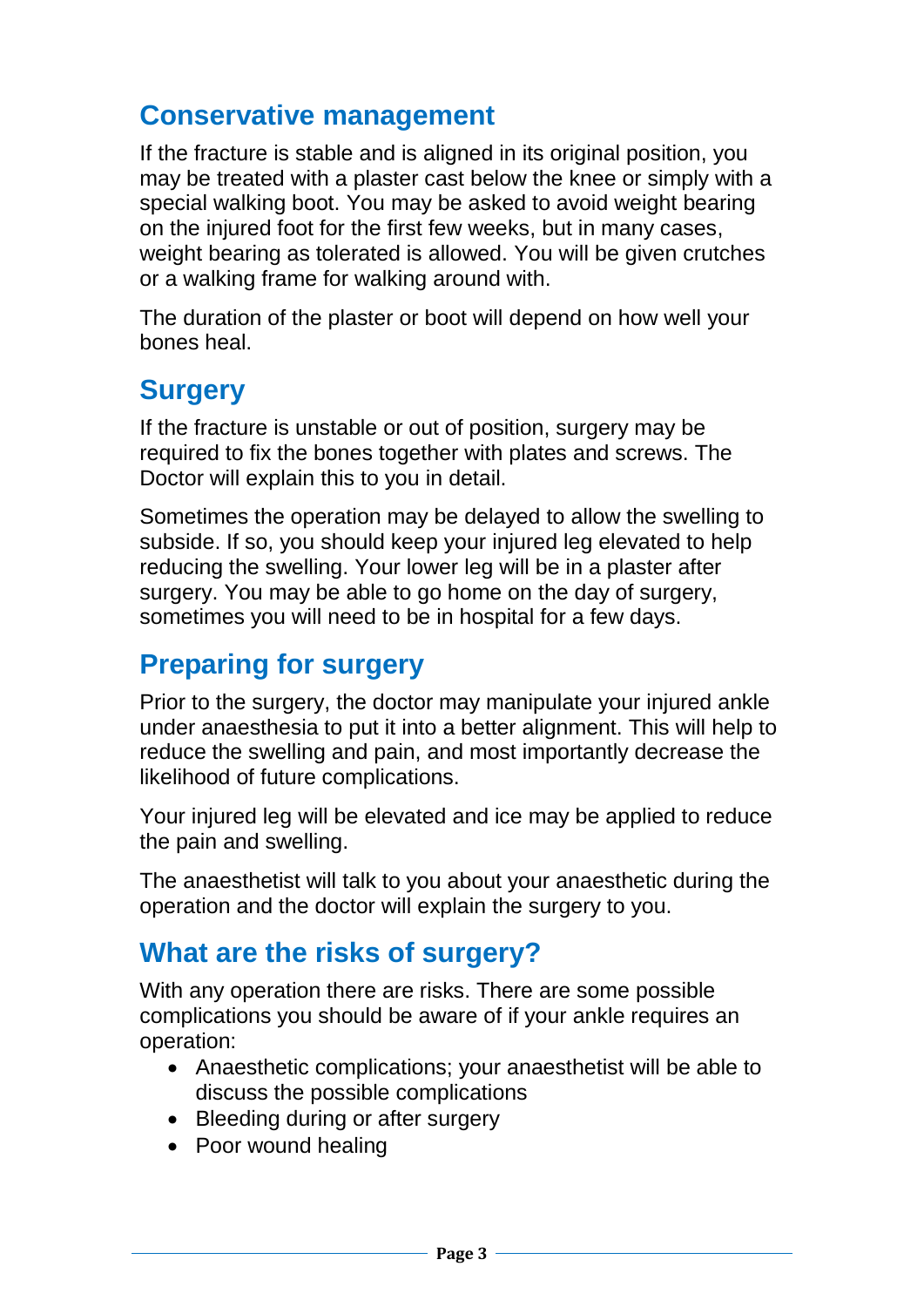- The fractured bones may fail to unite back together or unite into a faulty position
- Infection
- Injuries to nerves and blood vessels
- Blood clots in the legs (deep vein thrombosis) or lungs
- Osteoarthritis
- Metal work may need to be removed if it becomes problematic
- Swelling
- Chronic pain syndrome

# **For ward admissions prior to discharge**

You will be assessed by the physiotherapist and possibly occupational therapist prior to discharge. The physiotherapists will check that you can safely mobilise with crutches and if required a stair assessment. They will give you advice to guide you through rehabilitation and help you work on walking normally again. The occupational therapist will check if you need any adaptations at home to ensure your safety.

You will be given a discharge letter for your GP explaining the treatment you have received in hospital.

It is important that you continue to take the pain relief provided as this will help you continue your exercises at home and aid in your recovery.

It is also important that you eat a healthy diet and if necessary you may be referred to the falls clinic on discharge. Your follow up appointment will normally be six to eight weeks from the date of discharge. If you need a sick note please let us know.

The following information may be provided on discharge:

- Care of your plaster
- Osteoporosis guidance
- Healthy eating
- Stop smoking advice
- Falls prevention
- Deep vein thrombosis advice

#### **How long will my ankle take to recover?**

Your recovery will depend on the type of fracture, the method of treatment and your general well-being. The bones may take longer to heal if you are a smoker or suffer from diabetes.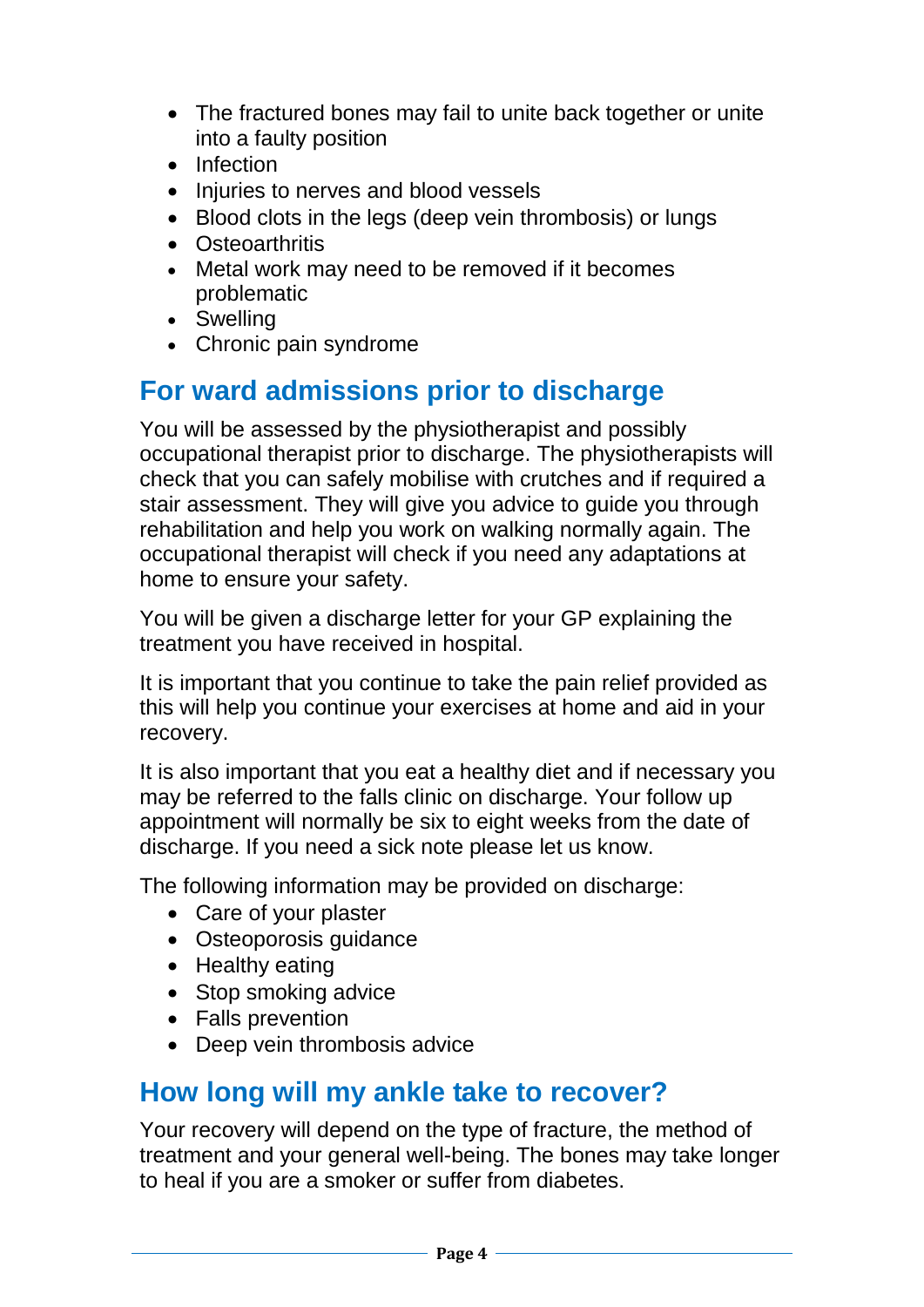It usually takes six to eight weeks for broken bones to heal, but up to a year before you regain good movement and strength of your lower leg and foot. The doctor may arrange additional X-rays to see how well the bones are healing.

You should follow the doctor's advice on when you can start putting weight on your injured leg.

## **What should I expect when my cast is taken off?**

You may experience the following symptoms after the cast is removed:

- Pain or discomfort
- Stiffness
- Decreased ankle strength
- Swelling
- Loss of muscle bulk

It is common to experience any of these symptoms when your plaster cast is initially removed because your ankle has been still for a number of weeks.

If your ankle is swollen, you should try the following to minimise the swelling:

- Sit with your leg up to elevate your foot
- In bed, rest your foot on a few pillows so that it lies above the level of your heart
- Ice may be used to reduce swelling and pain. You should ask the physiotherapist for advise and remember to check your skin regularly for any sign of ice burns

To optimise your recovery, you should start the exercises indicated in this leaflet as soon as the cast is removed. You may be given an appointment to see the physiotherapist to progress you.

# **When should I go back to hospital?**

You should contact the hospital immediately if you develop any of the following symptoms:

- Extreme pain, swelling and tenderness in one of your legs, calves or thighs
- Numbness or pins and needles in your toes
- The skin around your ankle or foot turns blue or becomes very cold
- Foul smelling discharge from the wound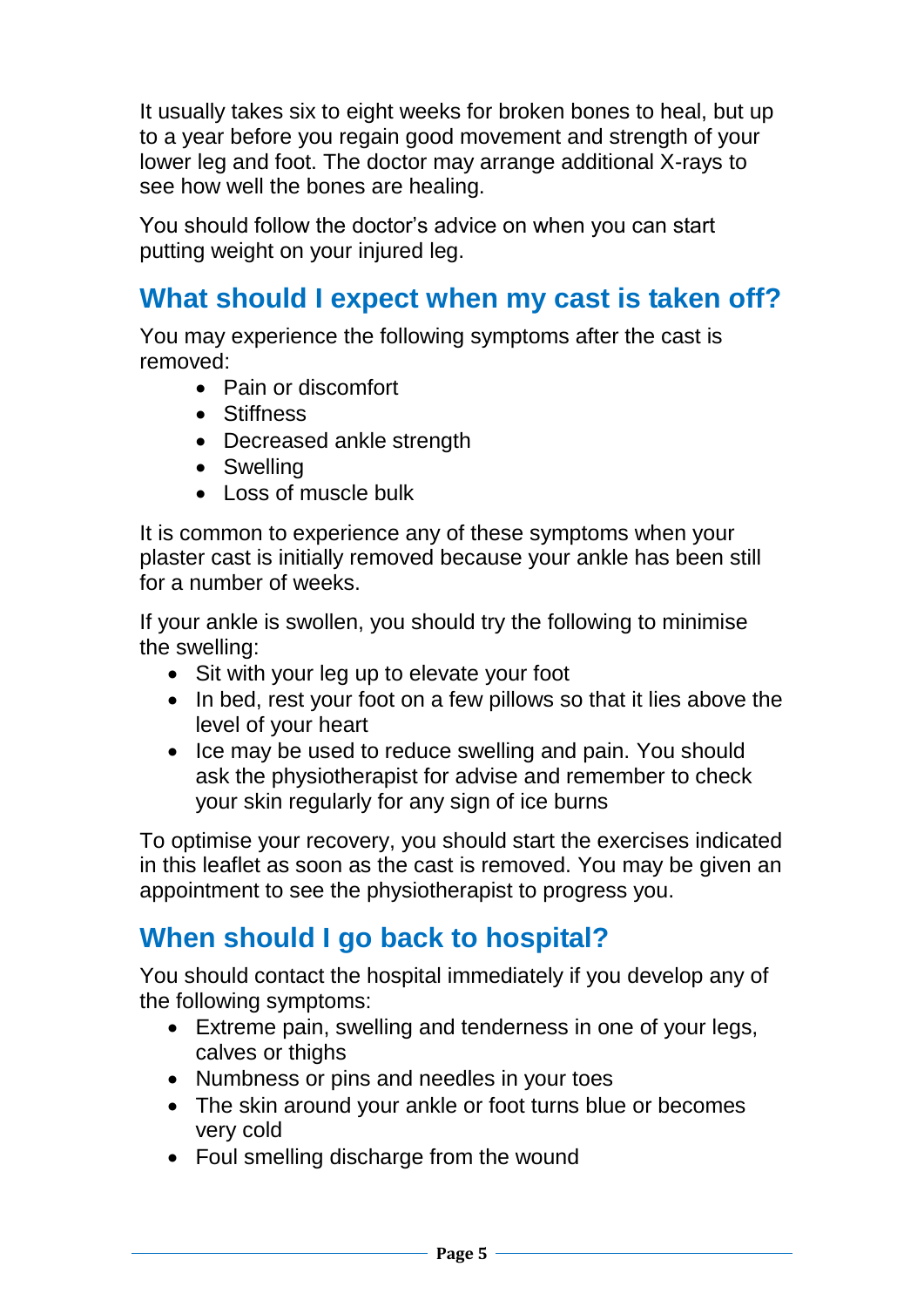- Pain, greater than expected and not eased off with painkillers
- Your foot, toes or leg swell significantly

#### **Seek medical advice**

If you have any problems during this treatment episode or require further information, please speak to the doctor, nurse or physiotherapist in the ward.

If you have any concerns / problems please speak to a member of the ward staff or contact the Fracture Clinic at Russells Hall Hospital on 01384 456111 ext. 2220. The department is open Monday to Friday between the hours of 8.30am to 5pm.

#### **Out of cast ankle exercises**

The purpose of these exercises is to provide you with the correct advice on how to regain the movement and strength in your ankle once the cast has been removed. These exercises are designed to reduce the swelling and stiffness in your ankle. You should take the prescribed pain-killers if necessary. The exercises should be performed within limits of your pain, and progressed at your own tolerance (about three to four times a day).

#### **Exercise 1:**

Lying on your back or sitting.

Bend and straighten your ankles briskly. If you keep your knees straight during the exercise you will feel the stretch in your calf muscle. Repeat 10 times.

#### **Exercise 2:**

Sitting with your foot on the floor.

Alternately raise the inner border of your foot (big toe) and then the outer border (little toe). Repeat 10 times.

#### **Exercise 3:**

Sitting or lying on your back.

Rotate your ankle. Change directions. Repeat 10 times.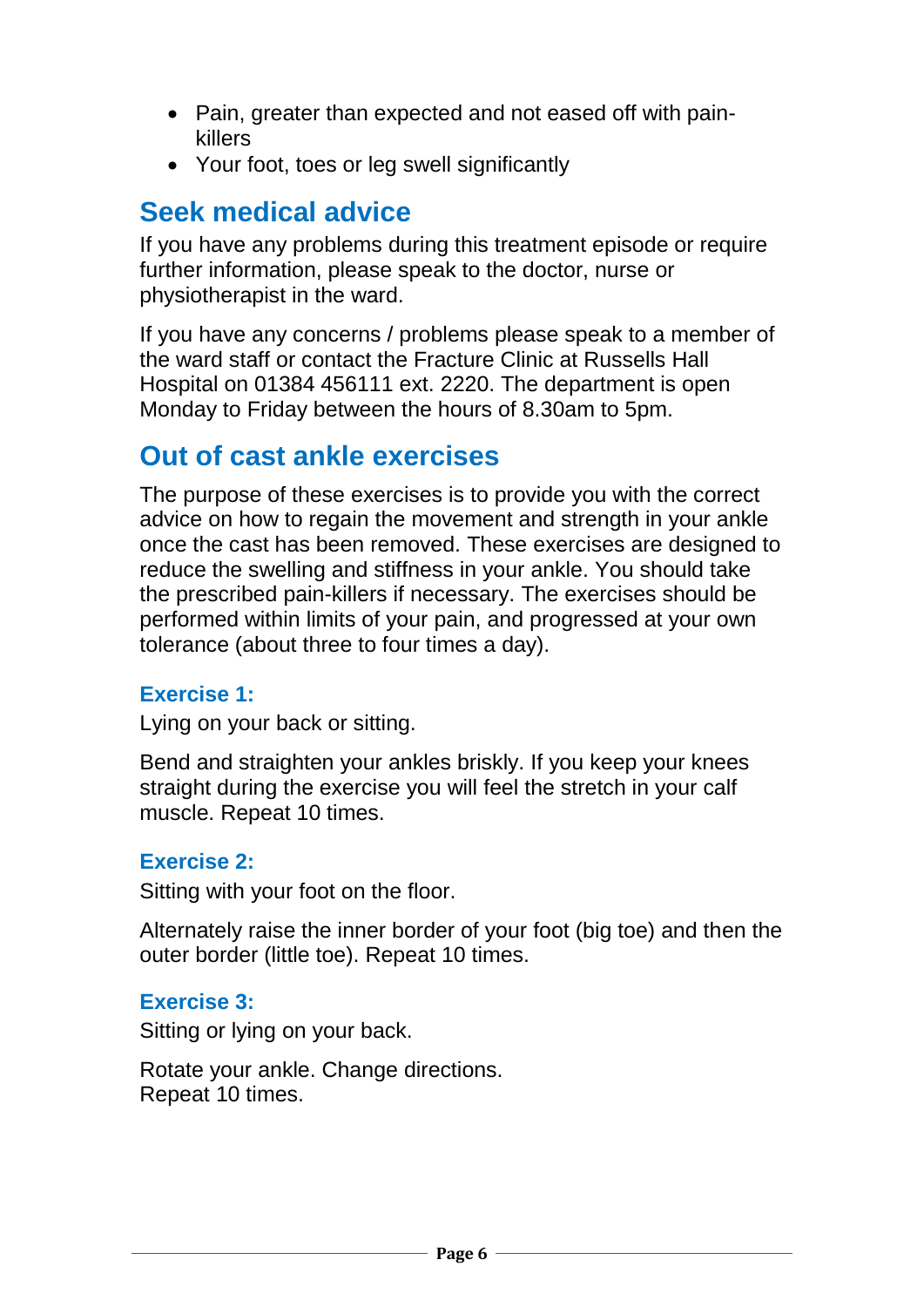#### **Exercise 4:**

Sit with one leg straight out in front of you. Put a band around your foot.

Gently pull the band and feel the stretch in your calf. Repeat 10 times.

#### **What to expect?**

Your ankle's movement and strength will improve over several months. It is important to carry on with these exercises. It is normal to feel some discomfort when moving your ankle initially, but this should reduce with time. Mild discomfort during exercise is normal and acceptable as long as it settles throughout the day.

You should not drive until you regain good ankle movement. You can return to work once you feel you can carry out your normal job duties.